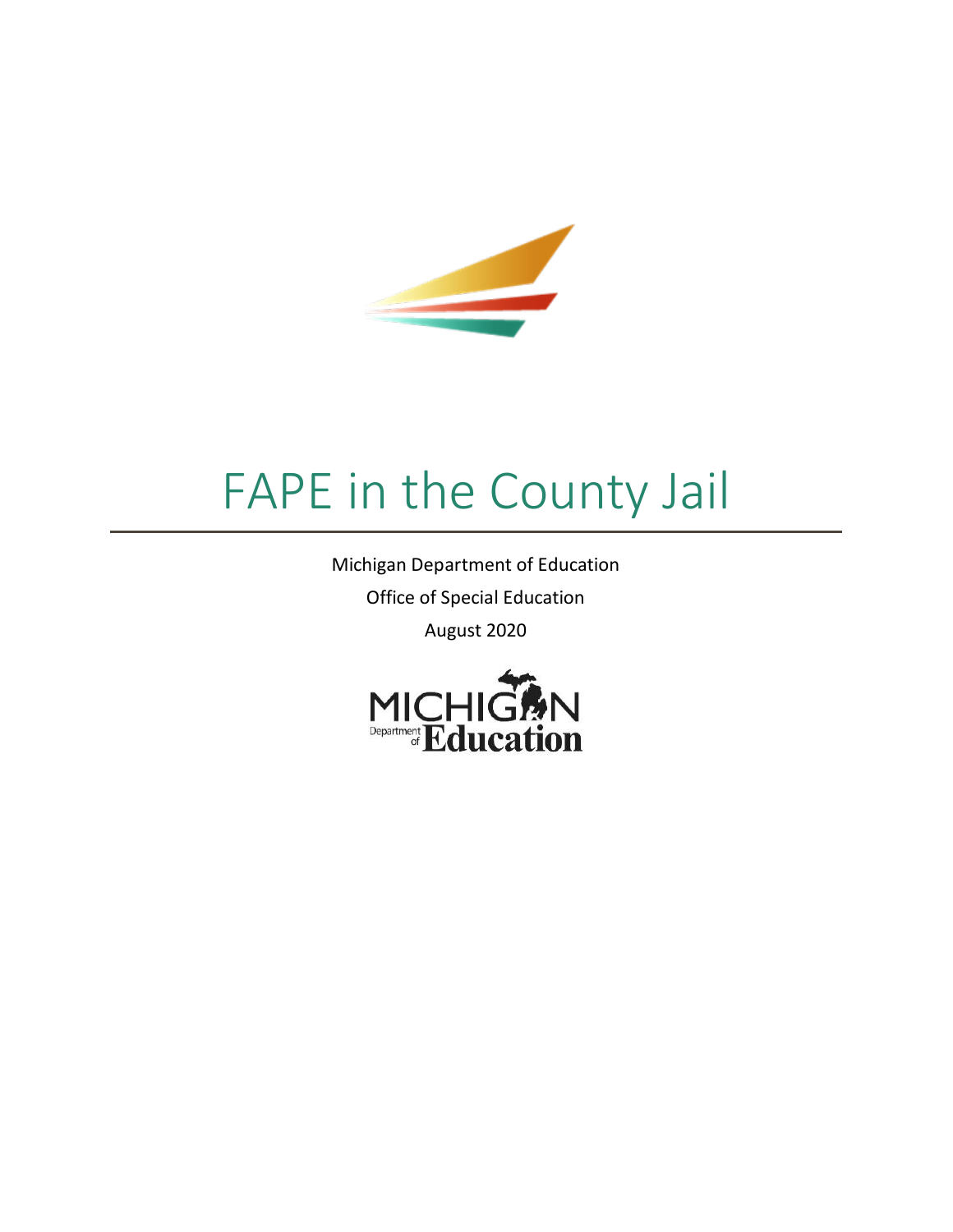## **Acknowledgements**

The MDE would like to thank the following participants for sharing their input and expertise:

| Allegan Public Schools       | Washtenaw ISD                                                  |
|------------------------------|----------------------------------------------------------------|
| <b>Bay Arenac ISD</b>        | <b>Wayne RESA</b>                                              |
| <b>Branch ISD</b>            | <b>Zeeland Public Schools</b>                                  |
| Calhoun ISD                  | <b>Parent Advocate</b>                                         |
| <b>Charlevoix-Emmet ISD</b>  | Alpena County Sheriff's Office                                 |
| <b>Clare-Gladwin RESD</b>    | Antrim County Sheriff's Office                                 |
| <b>Howell Public Schools</b> | Crawford County Sheriff's Office                               |
| Ingham ISD                   | Kalamazoo County Sheriff's Office                              |
| Kalamazoo Public Schools     | Monroe County Sheriff's Office                                 |
| Kalamazoo RESA               | Montcalm County Sheriff's Office                               |
| Lewis Cass ISD               | Washtenaw County Sheriff's Office                              |
| Livingston ESA               | <b>Michigan Department of Education,</b>                       |
| <b>Midland County ESA</b>    | <b>Office of Special Education: Program</b>                    |
| Muskegon ISD                 | Accountability, Program Reporting, and<br><b>Finance Units</b> |
| Muskegon Public Schools      | Michigan Department of Labor and                               |
| Ottawa Area ISD              | Economic Opportunity, Workforce                                |
| Saginaw ISD                  | Development, Office of Adult Education                         |
| <b>Tuscola ISD</b>           | Michigan Department of Education,                              |
| Van Buren ISD                | <b>Office of Educational Supports</b>                          |

#### **Disclaimer**

*Although this document is not a substitute for special education laws and regulations, this guidance offers regulatory information to responsible parties to assist in meeting obligations under state and federal law, regulations, and rule when a student with a disability is confined to a county jail.*

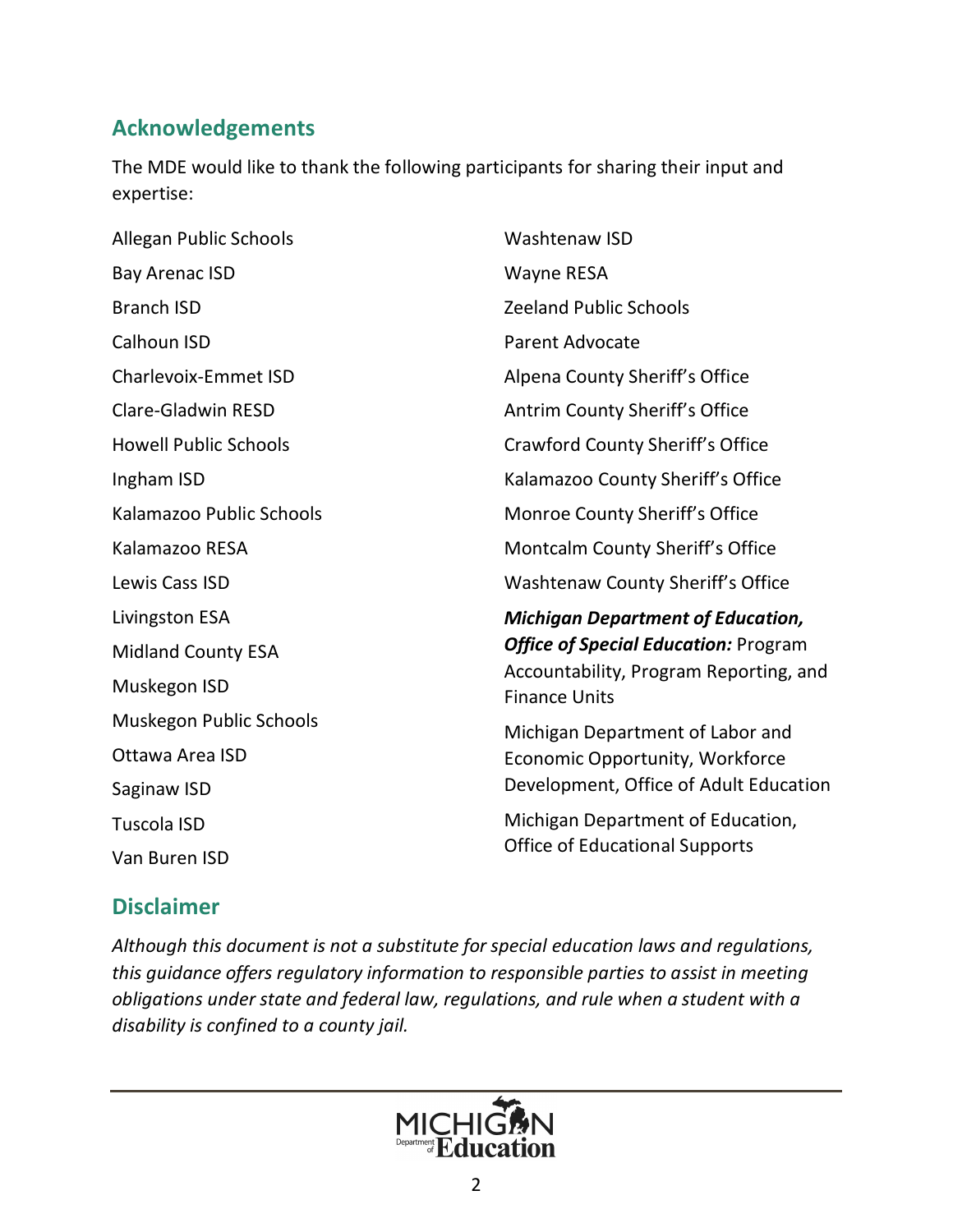# **Table of Contents**

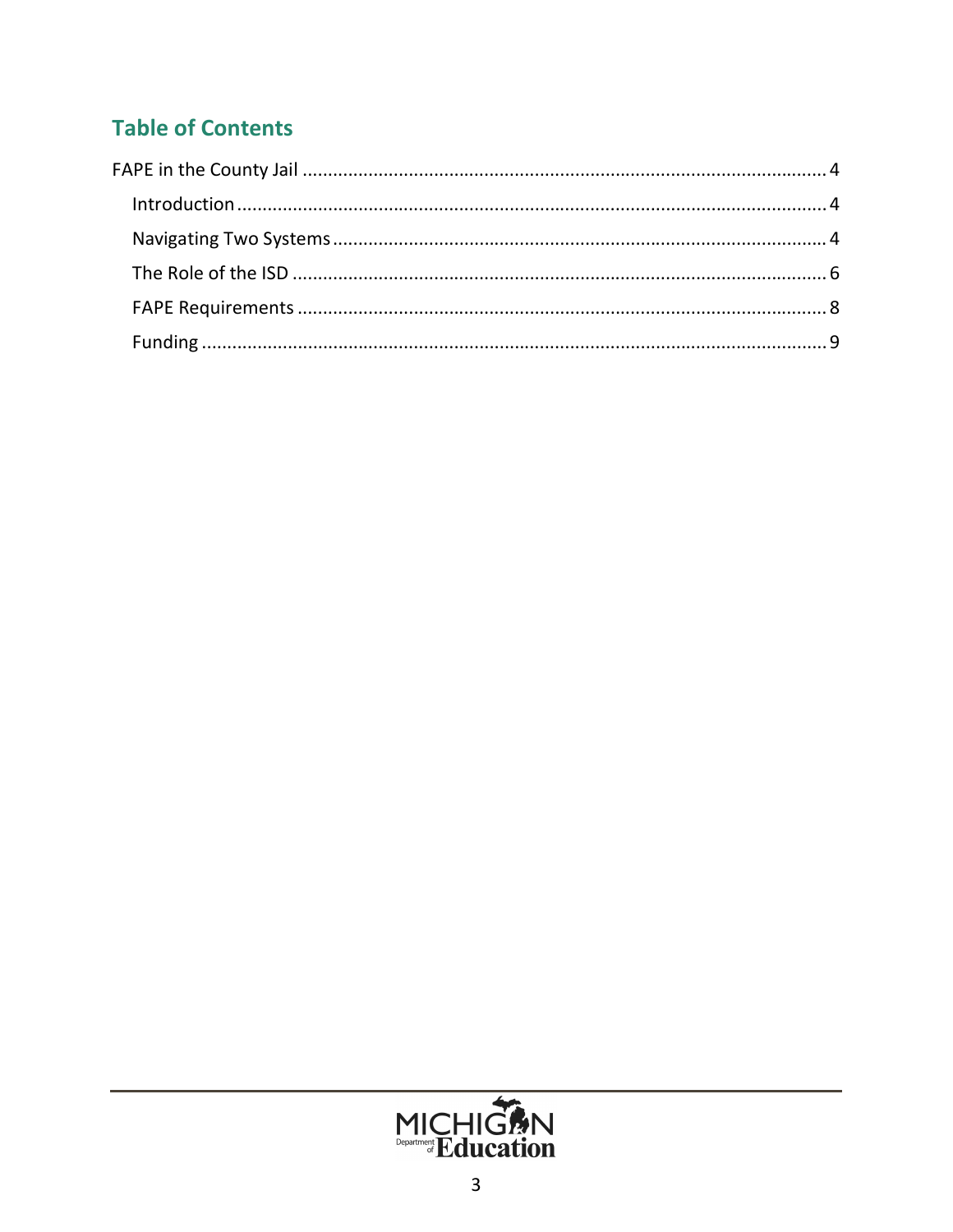# <span id="page-3-0"></span>**FAPE in the County Jail**

#### <span id="page-3-1"></span>**Introduction**

Improving educational results for students with disabilities is an essential element of our national policy of ensuring equality of opportunity, full citizen participation, independent living, and economic self-sufficiency for individuals with disabilities (20 USC 1400(c)(1)). Michigan intermediate school districts (ISD) fulfill an important role in ensuring students have access to appropriate and supportive education which positively impacts the trajectory of their lives. A student's confinement to jail is both a major disruption to that trajectory and an opportunity for ISDs to engage in rich collaboration with their county jails on behalf of students.

Students with disabilities confined to county jails maintain their entitlement to special education programs and services and a free appropriate public education (FAPE) as specified in their individualized education program (IEP) (34 CFR §300.1). Special education programs and services are the responsibility of all public agencies involved in the education of students with disabilities in county jails (34 CFR §300.2). This document provides information regarding the implementation of the *Individuals with Disabilities Education Act* (IDEA), *Michigan Compiled Law* (MCL), and *Michigan Administrative Rules for Special Education* (MARSE) pertaining to eligible students (birth to 26) while they are confined to county jails in the state of Michigan.

Intermediate school districts must have a system in place to ensure eligible students with disabilities confined to county jails are provided the programs and services to which they are entitled. An effective and sustainable ISD system promotes collaboration with the county jail and is student-centered, flexible, regularly assessed and continuously improved, and designed to work within the context of the county. This document includes guidance about the role of the ISD, FAPE requirements, funding, and the importance of keeping the student at the center of the system.

## <span id="page-3-2"></span>**Navigating Two Systems**

Public education and jail systems were designed for different purposes. Public education focuses on instruction and learning in an environment which exposes students to a diversity of opportunity and people. Jails provide for community safety, personal accountability, and removal of the individual from the broader community. Despite their

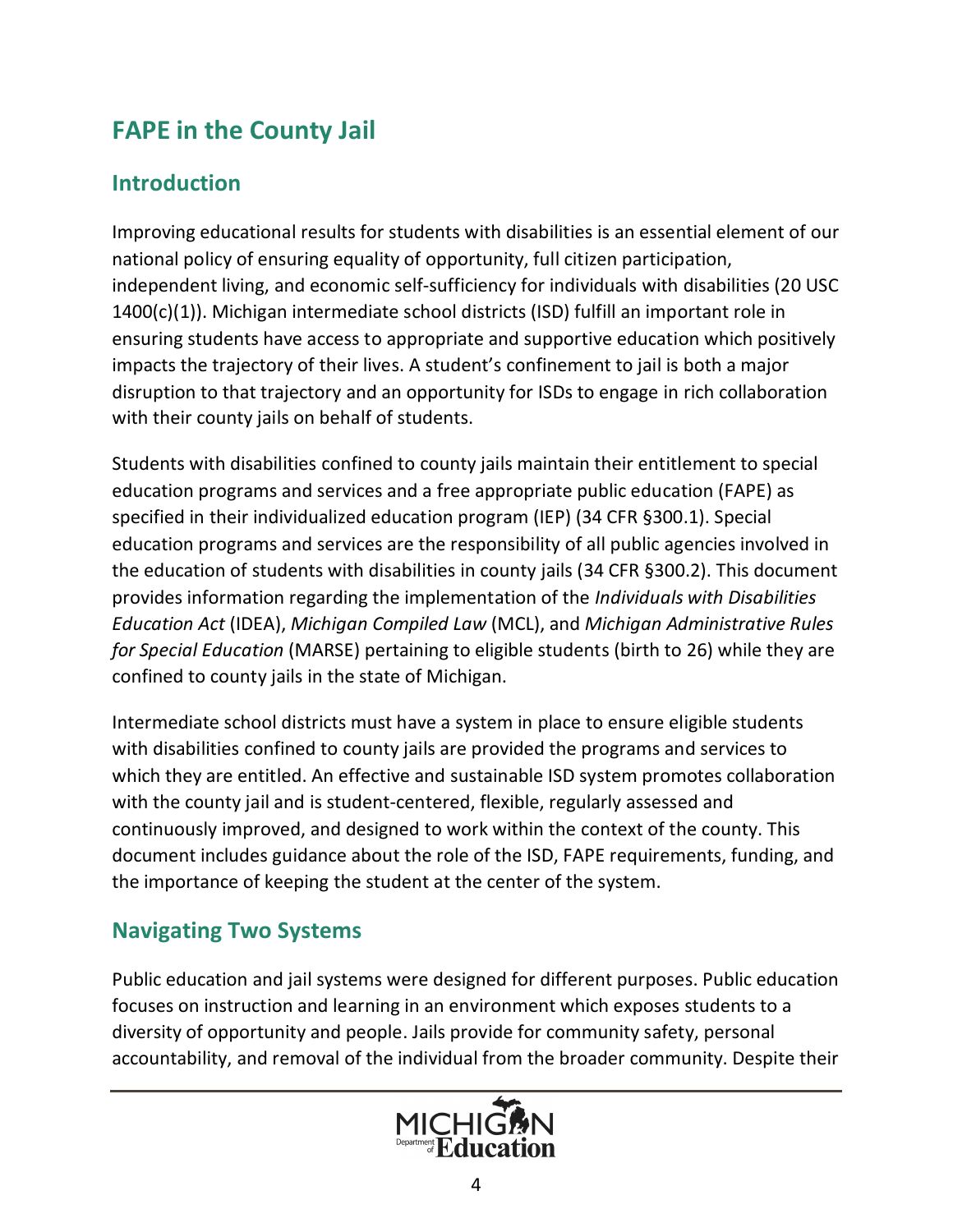differing purposes, it is possible to find commonality by placing the student at the center and balancing the policies and procedures of the jail with those of the ISD.

Administrators of both systems share a student-centered approach to continuity of care, access to opportunity, and promotion of personal growth in their efforts to serve individuals with disabilities. Areas of common focus include:

- Engagement in continuous learning.
- $\blacksquare$  Health and stability of the whole person.
- $\blacksquare$  Development of tools to support improved decision making.
- Individual engagement in self-determination.
- Successful transition and reentry to the community.

Student-centered outcomes provide a catalyst for the development of a strong collaborative partnership between the ISD and the county jail, while maintaining the purpose and integrity of each. The development of the ISD system relies on this partnership with the jail, respecting the differences and commonalities of the two. It is the responsibility of the ISD, after collaboration with the jail, to ensure the system developed clearly identifies how to serve eligible students with disabilities while they are confined to the county jail.

In building a collaborative partnership with the jail and an effective system to serve eligible students with disabilities, areas of focus include:

- Communication.
- **E** Flexibility and collaboration.
- Systems knowledge:
	- $\bullet$  Jail.
	- · Special education.
	- General education.
	- **Adult education.**
	- County at large.

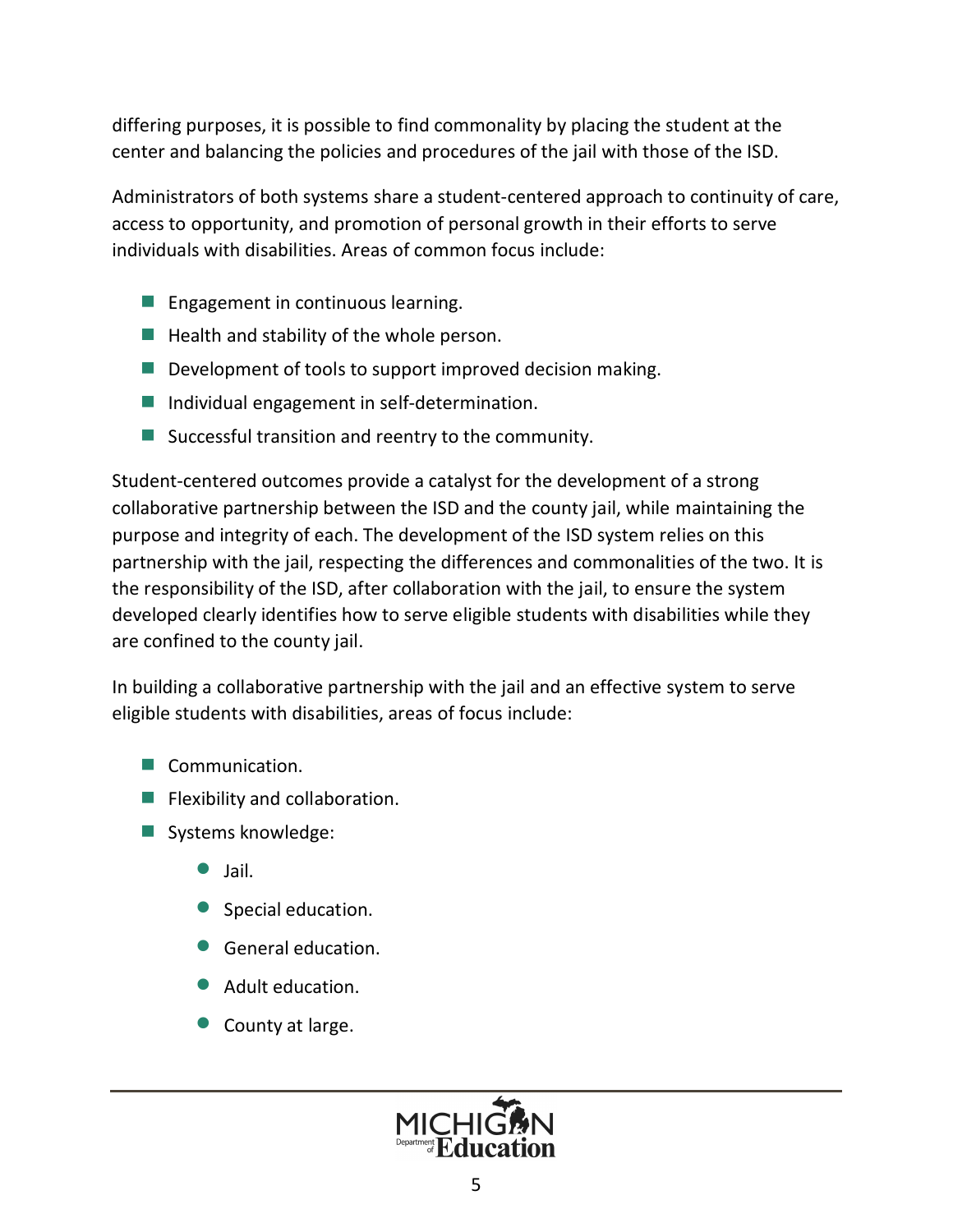Universal considerations for getting started in building a collaborative effort include:

- $\blacksquare$  Identifying a point of contact at the sheriff's office.
- **E** Assessing the jails' preparedness for providing programming in the jail.
- $\blacksquare$  Integrating with existing education programs.
- Determining the level of need/number of students.
- $\blacksquare$  Identifying and overcoming obstacles such as:
	- Facility access.
	- · Information technology (IT) limitations.
	- Staffing.
	- · Materials restrictions.

# <span id="page-5-0"></span>**The Role of the ISD**

The obligation, responsibility, and authority to ensure students with disabilities confined to county jails receive special education programs and services, through the implementation of the IEP, belong to the ISD consistent with its IDEA general supervisory responsibilities and its mandated duties in *Michigan Compiled Law* (MCL) (20 USC 1412; 20 USC 1413; MCL 380.1711). The ISD has choice and flexibility in determining how to meet their obligations and responsibilities to students with disabilities confined to county jails. Additionally, the ISD, consistent with support of the Michigan Department of Education (MDE), has an obligation for general supervision of member districts within its constituency and their provision of a FAPE, which may include students with disabilities confined to county jails.

The ISD is a sub-recipient of federal funds through the IDEA grant and, as such, must develop and implement a system of programs, procedures, and practices to ensure the provision of special education programs and services for all students with an IEP, inclusive of students confined in a Michigan county jail. A sub-recipient is a non-federal entity which receives a subaward from a pass-through entity, in this case MDE, to carry out part of a federal program (2 CFR §200.93). The ISD meets the federal definition of a sub-recipient as a local educational agency (LEA) eligible to receive IDEA grant funds from MDE, the pass through entity, and is therefore responsible for ensuring the provision of a FAPE to all students with disabilities within its jurisdiction. An LEA is

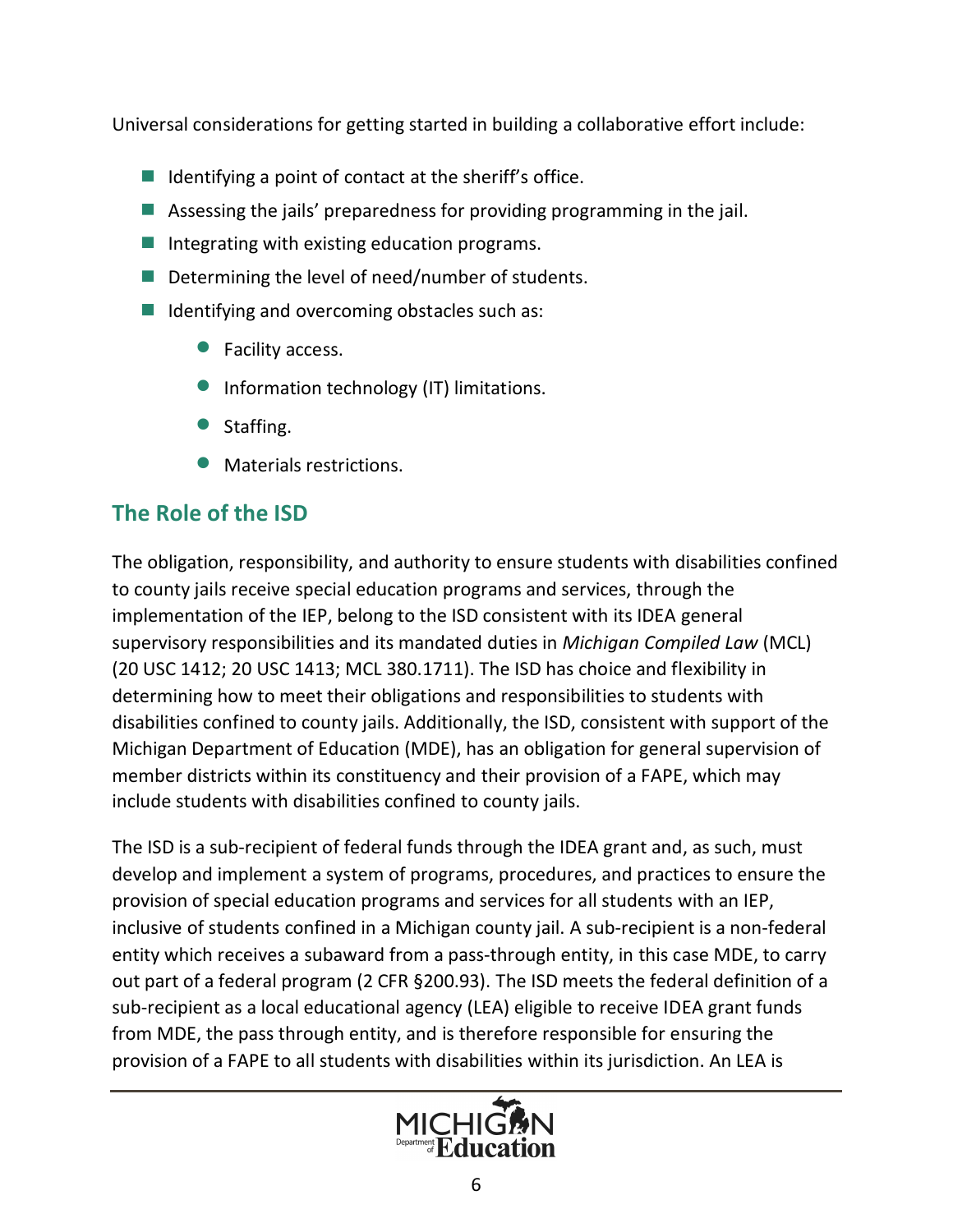eligible for assistance under the IDEA Part B for a fiscal year if the LEA submits a plan that provides assurances to the state education agency (SEA) that the LEA meets each of the conditions in 34 CFR §§300.201 through 300.213 (34 CFR §300.200).

The ISD special education system consists of the programs, procedures, and policies implemented to ensure the provision of a FAPE to all eligible students with an IEP. The ISD special education system must account for students receiving programs and services in a traditional educational setting and alternative settings, including hospitals, residential facilities, and the county jail. This is consistent with the ISD obligation to develop, establish, and continually evaluate and modify a plan for special education which carries with it the responsibility and authority to develop a system to ensure a FAPE is provided to eligible students in the county jail (MCL 380.1711(1)(a); R 340.1832).

Recognizing the unique and diverse structure of each ISD, and their relationships with member districts, building the system to ensure the delivery of a FAPE through special education programs and services to eligible students confined to county jails is appropriately under the leadership of each individual ISD. This approach allows for flexibility in the development of a system, respecting the geographic diversity of the state, from urban to rural districts, including the diversity of available resources while meeting the needs of eligible students confined to county jails.

A strong ISD system developed to ensure the provision of a FAPE to eligible students confined to county jails is transparent, accessible, and includes the following components:

- Communication plans.
- Collaborative partnerships.
- Data collection.
- **Perofessional development within and between systems.**
- $\blacksquare$  Technical assistance within and between systems.
- Opportunities to build relationships.
- $\blacksquare$  Feedback channels.
- A process for continuous improvement.
- **Funding requirements.**
- **E** Funding opportunities.

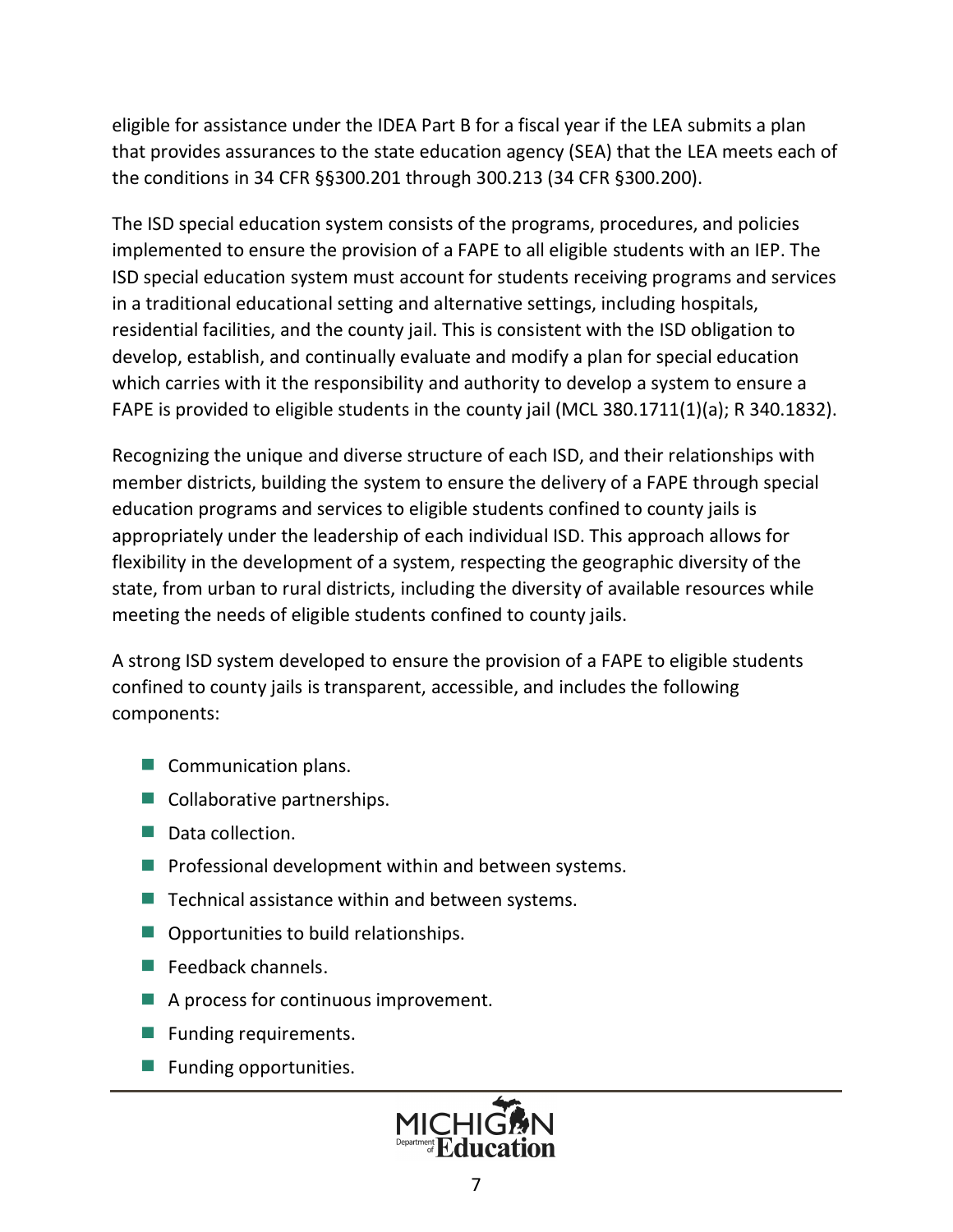#### <span id="page-7-0"></span>**FAPE Requirements**

All eligible students with a disability in Michigan, between birth and 26, are entitled to special education programs and services consistent with the mandate of the federal entitlement in the IDEA (20 USC 1400, et seq) and MARSE (R 340.1702). Utilizing a unique set of procedural and substantive requirements, the IDEA provides a foundation of policies, practices, and procedures which ensures the right of every student with a disability to equitable education in public schools, hospitals, juvenile justice facilities, county jails, and other educational settings alongside their nondisabled peers to the maximum extent appropriate. These policy, practice, and procedural requirements include maximization of education with nondisabled peers in the least restrictive environment (LRE) (34 CFR §§300.114-300.115); an individualized education program (IEP) (34 CFR §300.112); and, a free appropriate public education (FAPE) (34 CFR §300.17). A FAPE, as defined in an eligible student's IEP, is the foundation of the federal special education entitlement.

FAPE is an applied policy, substantive in nature and dependent in practice on a collection of procedures found in the IDEA, and prominently includes LRE and the IEP. In the provision of a FAPE, Michigan school districts are responsible for the determination of an appropriate placement and for delivery of programs and services to eligible students with an IEP (R 340.1722(3)). Additionally, the MARSE require district compliance with state standards for the delivery of special education programs and services to eligible students.

Confinement to a county jail impacts a student's general education. Access to and progress in the general education curriculum is an integral part of a student's FAPE. The ISD's knowledge and understanding of the interaction between general education and special education is essential to serve students with disabilities confined to county jails. To meet the individual needs of eligible students, the ISD has the leadership authority, obligation, and flexibility to engage in a variety of collaborative partnerships with entities outside of special education, including:

- Adult education.
- Other ISDs and counties.
- Constituent member districts.
- **■** Juvenile Justice.

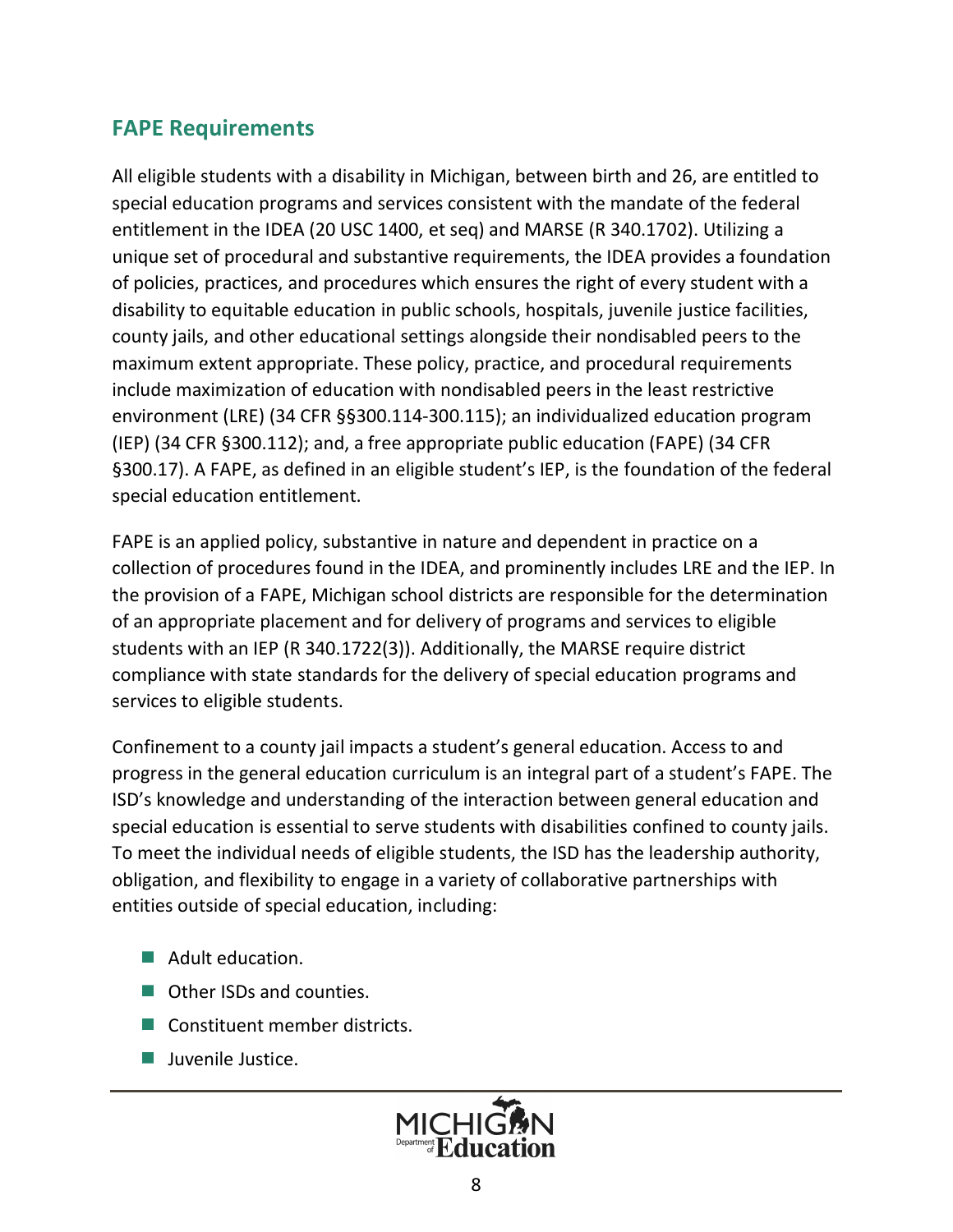Confinement to a county jail removes a student from his or her current, appropriate educational placement and interrupts the provision of a FAPE. Well-designed systems which deliver FAPE through special education programs and services include policies, procedures, and practices to locate the whereabouts of students whose enrollment status is unknown or who are no longer attending school for unknown reasons. Locating eligible students with an IEP must be a component of the system and includes locating and serving students confined to county jails (34 CFR §300.101).

When a student is confined to a county jail, it is the responsibility of public education to ensure the interruption of the continuity of special education programs, services, and support is identified and mitigated in an appropriate and timely manner. The IDEA requires a student's special education programs and services, as defined in the student's IEP, be developed, implemented, and regularly reviewed and updated as necessary (34 CFR §§300.320-300.324).

Confinement to a county jail does not change a student's entitlement to a FAPE. The student's current IEP may require review and action to be implemented in the jail (34 CFR §300.324(b)(1)(ii)(E)). The individualization of special education programs and services reflected in the IEP will require flexibility and creativity, given the change of placement to the more restrictive environment of a county jail setting. The severity and impact of confinement on FAPE, LRE, and the IEP is often a function of the length of time the student is confined to the jail. Districts must implement their process for attempting to locate students for the provision of a FAPE when the student fails to attend their regular placement.

## <span id="page-8-0"></span>**Funding**

Funding a system designed to serve students with disabilities in county jails must comply with all state and federal funding requirements. The purpose for establishing and maintaining a system to serve students with disabilities confined to county jails is to ensure continuity in the delivery of special education programs and services, including the student's transition needs. Funds used to deliver programs and services to students in a county jail are scrutinized within the same standards as all funds used to deliver special education programs and services. Because of the diversity of ISDs across the state, funding requires thoughtful consideration, creativity, and flexibility.

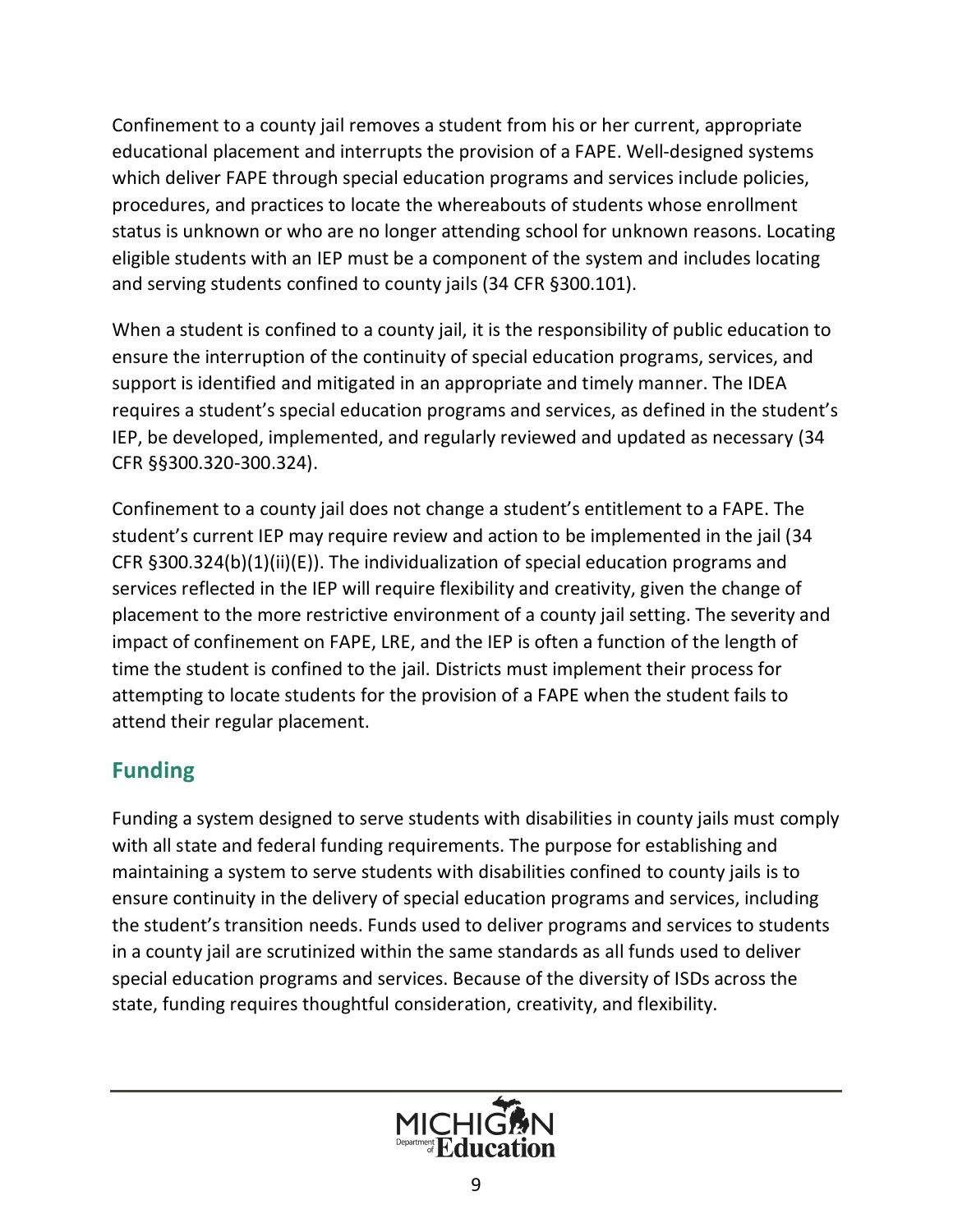Compliance with the IDEA must be maintained as well as the state funding requirements when exploring ways to fund service provision for students with disabilities in county jails. The ability to identify these sources and braid funding enhances the ability to effectively serve the individual student in the county jail environment and provide for an effective transition back into the community. Funding for programs that serve students with disabilities in county jails may include federal, state, local, and private dollars. ISDs may have specific funding questions. The MDE OSE finance unit is available to provide information and assistance.

In building the funding and budgetary component of its system for serving students confined to a county jail, the ISD should consider:

- Staffing and material needs.
- $\blacksquare$  Age ranges of students in the jail (real and projected) keeping in mind the changes in funding necessary when a student turns 22.
- Length of stay (real and projected).
- $\blacksquare$  Allowable costs.
- $\blacksquare$  Credentialing rules.
- Contracts and agreements.
- Funding sources:
	- **IDEA flow-through.**
	- Applicable state funds.
	- · Available local funds.
	- · Workforce Innovation and Opportunity Act (WIOA) Title II.
	- Section 107 (state).
	- · Title 1 Part D.
	- Sheriff's office.
	- County funds.
	- · Private, state, and federal grants.